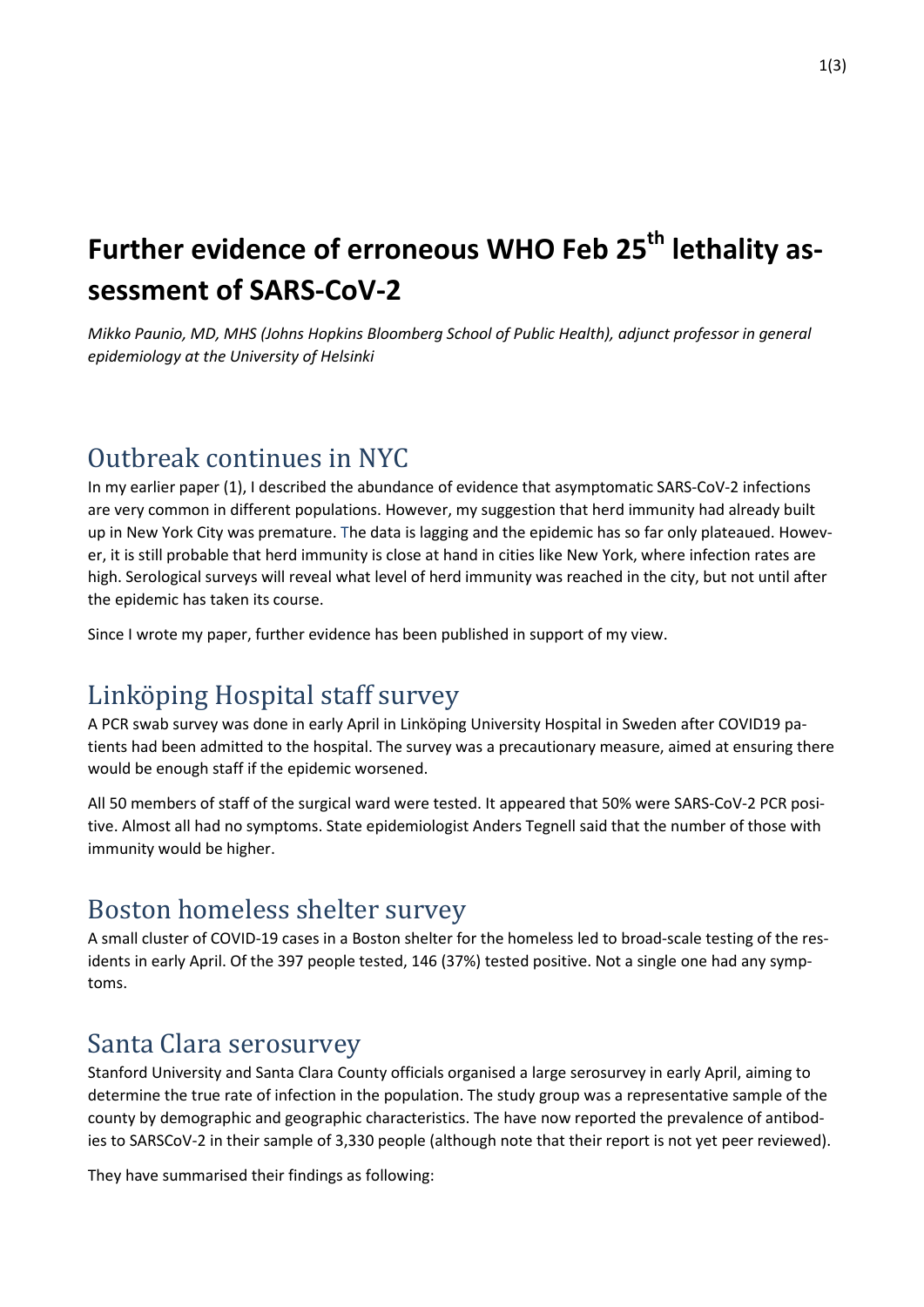The most important implication of these findings is that the number of infections is much greater than the reported number of cases. Our data imply that, by April 1 (three days prior to the end of our survey) between 48,000 and 81,000 people had been infected in Santa Clara County. The reported number of confirmed positive cases in the county on April 1 was 956, 50-85-fold lower than the number of infections predicted by this study. The infection to case ratio, also referred to as an under-ascertainment rate, of at least 50, is meaningfully higher than current estimates. This ascertainment rate is a fundamental parameter of many projection and epidemiologic models, and is used as a calibration target for understanding epidemic stage and calculating fatality rates. The under-ascertainment for COVID19 is likely a function of reliance on PCR for case identification which misses convalescent cases, early spread in the absence of systematic testing, and asymptomatic or lightly symptomatic infections that go undetected.

We can see what this result implies about the situation in New York City. If we multiply the current number of confirmed COVID-19 cases there by 50, it implies that over six million people – nearly three-quarters of the population – have already been infected. This is sufficient to provide herd immunity.

The Stanford team also say:

A hundred deaths out of 48,000-81,000 infections corresponds to an infection fatality rate of 0.12-0.2%. If antibodies take longer than 3 days to appear, if the average duration from case identification to death is less than 3 weeks, or if the epidemic wave has peaked and growth in deaths is less than 6% daily, then the infection fatality rate would be lower.

Their infection fatality estimate is close to the one I gave in my earlier paper, based on serosurveys from Denmark and Finland.

### Chinese claim herd immunity not close

One potential contrary piece of evidence comes from Wuhan. The Chinese are now claiming that almost no one in Wuhan – including healthcare personnel and security officials – has antibodies against the SARS-CoV-2 virus, apart from those who have had COVID-19 (6). The Chinese claim is hard to believe, unless immunity against SARS-CoV-2 wanes rapidly.

#### The WHO's risk assessment was wrong

World Health Organization Assistant Director General Bruce Aylward said after visiting Wuhan in February that he did not see "evidence that a large number of mild cases of the novel disease called Covid-19 are evading detection". He also claimed that SARS-CoV-2 would be approximately as lethal as Spanish flu.

The evidence we have now suggests that he was incorrect, and that the lethality of the virus is in fact (in the words of a former editor of the British Medical Journal, "in the ballpark of seasonal influenza" (7).